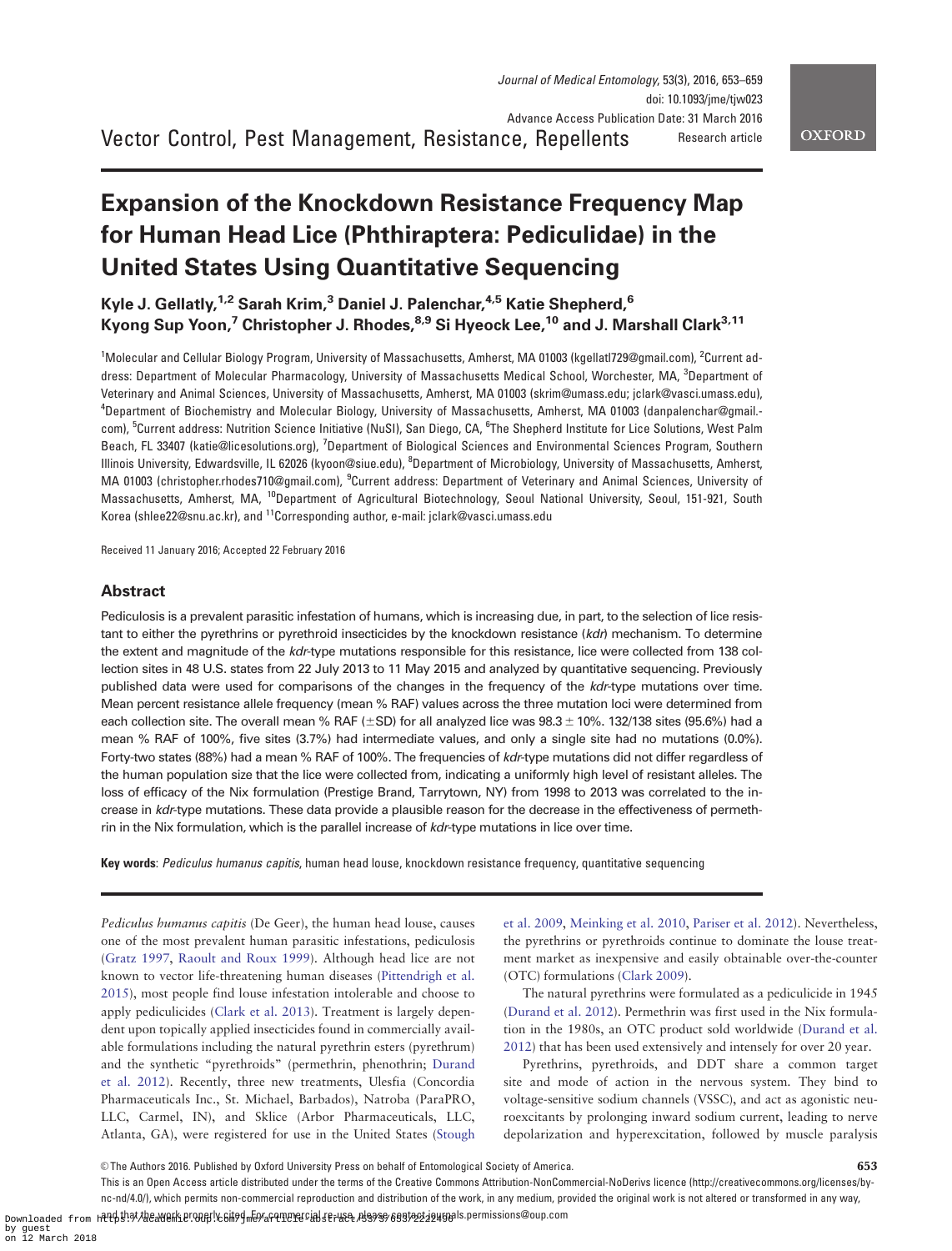and death ([Clark 2009\)](#page-5-0). Because of their widespread and intense use except DDT in the United States, the lack of suitable alternatives (until recently), and the fact that they share their common site of action with the extensively used insecticide DDT, resistance to the pyrethrins or pyrethroids is common in lice ([Yoon et al. 2014\)](#page-6-0).

Resistance to the pyrethrins or pyrethroids in insects is caused by multiple mechanisms, one of which is target site insensitivity, which is known as knockdown resistance or kdr. The kdr phenotype (recalcitrant to knockdown), a heritable trait associated with nerve insensitivity to DDT, the pyrethrins, and pyrethroids, was first discovered in the house fly, Musca domestica L. [\(Farnham 1977](#page-5-0)), and is one of the most common mechanisms of resistance in insects against these insecticides. Point mutations within the  $\alpha$ -subunit gene of voltage-sensitive sodium channel (VSSC) are functionally responsible for the nerve insensitivity and result in the kdr, kdr-type, and super kdr traits ([Williamson et al.](#page-6-0) [1993](#page-6-0), [Dong and Scott 1994,](#page-5-0) [Knipple et al. 1994\)](#page-6-0). [Lee et al. \(2000\)](#page-6-0) first determined that lice from Florida and Massachusetts were resistant to permethrin and showed in vivo behavioral responses consistent with kdr. Subsequently, three point mutations (M815I, T917I, and L920F) in the VSSC  $\alpha$ -subunit gene of permethrin-resistant lice were found [\(Lee et al. 2000,](#page-6-0) [2003](#page-6-0)) and validated as kdr-type mutations ([Yoon et al. 2008](#page-6-0)).

While the presence of *kdr*-type mutations alone may not directly predict clinical failure, their increasing frequency in louse populations coincides with reports of product failures in controlled studies. Early reports of permethrin use from 1984 through 1995 consistently showed 96% to 100% effectiveness ([Brandenburg et al. 1986,](#page-5-0) [Taplin](#page-6-0) [et al. 1986,](#page-6-0) [Bainbridge et al. 1998,](#page-5-0) [Carson et al. 1988,](#page-5-0) [DiNapoli et al.](#page-5-0) [1988](#page-5-0)). In 2001, a report described a reduced effectiveness of only 80%, and subsequent reports of effectiveness have ranged from 28% to 55%, even where treatments have been augmented by nit combing ([Burkhart and Burkhart 2000;](#page-5-0) [Hipolito et al. 2001](#page-5-0); [Meinking et al.](#page-6-0) [2004](#page-6-0), [2007,](#page-6-0) [2010](#page-6-0); [Stough et al. 2009;](#page-6-0) [Kim 2011\)](#page-6-0). In 2003, Gao et al. reported that increased frequency of the kdr-type mutations in permethrin-resistant louse populations from California, Florida, and Texas were highly correlated with increased survivorship, and that kdr resistance was completely recessive. Thus, even in populations (SCA-HL collected from southern California and TMS-HL collected from Mathis, Texas) that did not show high levels of permethrin resistance, the high proportion of heterozygous individuals (50 and 41%) indicated that these populations would rapidly become resistant if continual permethrin selection was maintained [\(Gao et al. 2003](#page-5-0)). It therefore seems likely that the prevalence of the kdr-type mutations can be an indicator of permethrin resistance and the probable cause of failure of products containing pyrethrins or pyrethroids in providing effective control of louse infestations.

Several genotyping techniques based on these mutations have been developed ([Lee et al. 2010\)](#page-6-0), and their use established that although widespread, kdr-type mutations were not yet uniform in U.S. lice as far back as 2001–2007 ([Hodgdon et al. 2010\)](#page-6-0). More recently, [Yoon et al. \(2014\)](#page-6-0) examined the extent and frequency of kdr-type mutations in North American lice from 1999 to 2009. Genotyping results substantiated that the T917I mutation occurred at high levels in lice by 2009 (88.4%). These authors cautioned, however, that their results were preliminary and perhaps biased due to the small number of lice analyzed and because most of the lice were collected from metropolitan and urban collection sites. In view of these limitations, the actual level of susceptibility could be higher than what was reported. It was concluded that additional studies should be carried out from more geographical locations in more states and to increase sampling in suburban and rural areas.

In this study, we utilized three quantitative sequencing (QS) reactions to determine the kdr-type mutation frequency at each allele. Lice from 138 geographical collection sites, ranging from rural to metropolitan areas, were collected from 48 U.S. states. This expanded dataset was then compared with previous collected data to show changes in the *kdr*-type mutation frequencies over time. This genotyping information was correlated to existing clinical findings that have shown a substantial decrease in the ability of the permethrin-based OTC products in providing effective control of louse infestations over time.

## Materials and Methods

#### Collections

Lice were collected from 7 July 2013 to 11 May 2015 by 71 volunteers (school nurses and professional lice combers) from 138 collection sites in 48 states. Four of these states (AZ, CA, FL, and TX) had collection sites that had been sampled twice before (1999–2006 and 2006–2008) and an additional eight states (OH, MA, MI, MN, NY, SC, TN, and WI) had been sampled only once before (2007– 2009), allowing the determination of  $kdr$ -type mutation frequency changes in those locations over time. Prospective volunteers were contacted by Lice Solutions Resource Network, Inc., West Palm Beach, FL, and provided an information sheet, which explained the study's objectives, method for louse collection, sample preparation, labeling instructions, storage requirements, collection log form, and shipping instructions. Interested individuals were then contacted directly by researchers at the Pesticide Toxicology Laboratory at the University of Massachusetts-Amherst who discussed the study and answered any questions. Individuals who were still interested in collecting lice were sent a consent form. Upon receiving the signed consent form, they were sent a collection kit with sufficient materials to collect the required louse samples and an addressed return box with prepaid postage. The protocols for collections were approved by the University of Massachusetts Internal Review Board (number 104- 1423 and number 109-1792) and the National Institutes of Health (number 06-003).

Collection kits were fabricated in house and contained 15 sequentially numbered 2-ml plastic vials, prefilled with 95% ethanol, contained within a small shipping box. Collection log forms were provided to record the patient's town of residence, sex, age, the number of lice collected, and the collection date. Once the volunteered collector had filled all 15 vials (using one vial per one infested person) with a minimum of five lice per vial, the sample kit was returned to the University of Massachusetts-Amherst. Upon arrival, samples were pooled by their collection site (based upon the town of residence of the infested patient). Once pooled, 10 or more lice of the same life stage (and sex in the case of adults) were randomly selected and transferred to a new vial for genomic DNA extraction.

## DNA Extraction

Genomic DNA (gDNA) was extracted and purified using the DNeasy Blood and Tissue Kit (Qiagen, Valencia, CA) following the manufacturer's instructions and using an automated homogenizer (Geno Grinder 2010, SPEX Sample Prep, Metuchen, NJ) at 1,250 strokes per min for 1 min. gDNA was diluted to a concentration of  $10$  ng  $\mu$ <sup>-1</sup> in AE (elution) buffer and stored at -20°C for PCR amplification ([Kwon et al. 2008\)](#page-6-0).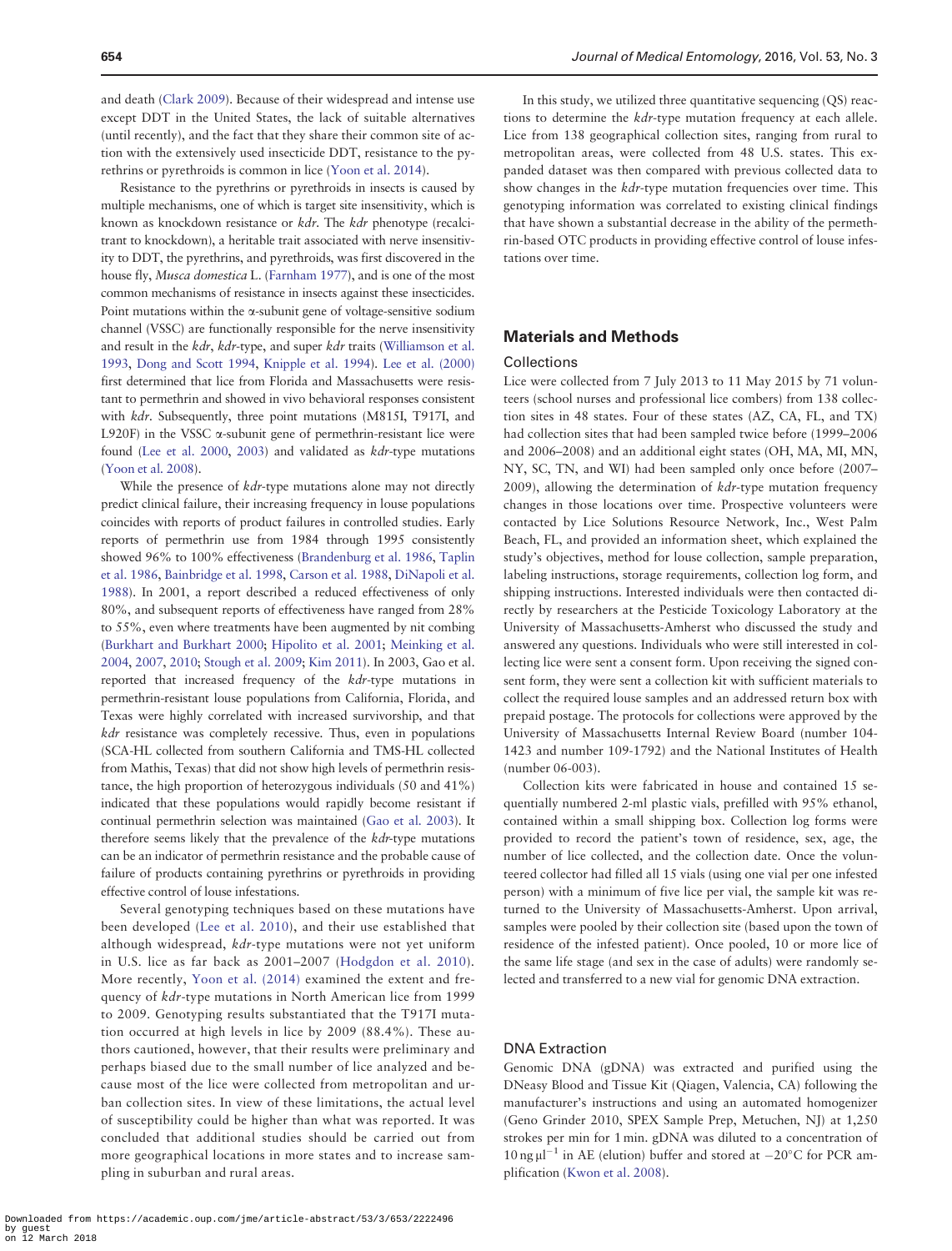

Fig. 1. Generation of standard curves using quantitative sequencing for the determination of resistance allele frequencies (RAF) from collected lice. Nucleotide signal intensities for susceptible and resistant alleles at each mutation site (see arrows, Panel A, Fig. 1) were determined from the chromatograms, ratios calculated, and plotted versus RAF to yield standard regression equations (Panels B–D, Fig. 1) and used to calculate RAF from collected samples.

## PCR Amplification

A 908 bp gDNA fragment of the VSSC a-subunit gene (insecticidesusceptible P. h. capitis from Ecuador [EC-HL], complete cds, Accession: AY191156), containing the three *kdr*-type mutation sites, was PCR amplified using the method of [Kwon et al. \(2008\).](#page-6-0)

### PCR Product Purification

The QIAquick PCR Purification Kit (Qiagen) was used for PCR product purification following the manufacturer's instructions.

## Sequencing and Analysis

Triplicates for each sample containing sequencing primers for either the M815I mutation or the T917I and L920F mutations [\(Kwon](#page-6-0) [et al. 2008](#page-6-0)) were mixed with 10 µl of purified PCR product, loaded into a 96-well plate, and sent to GeneWiz (South Plainfield, NJ). Sequence chromatograms were analyzed using Chromas lite software (Technelysium Pty Ltd., Tewantin, Australia) to determine the nucleotide signal intensity at the respective mutation sites, and the nucleotide signal ratios (NSRs) were calculated as ([Resistant Nucleotide Signal] / [Resistant Nucleotide Signal + Susceptible Nucleotide Signal]). The NSR was entered into the standard curve equation to predict the kdr-type resistance allele frequencies (RAFs) at all three mutations.

## Standard Curves

Standard curves were generated using authenticated permethrin-resistant FL-HL and the insecticide-susceptible EC-HL strains of lice for all three kdr-type mutations following the protocol of [Kwon](#page-6-0) [et al. \(2008\)](#page-6-0). Resulting NSRs were plotted against the known molar RAFs to generate standard curve equations as well as lower and upper 95% prediction band equations using Sigma Plot 10.0 (Systat Software Inc., San Jose, CA). The standard curves were then used to predict the RAFs for the collected louse samples at the 95% confidence level.

## **Results**

#### QS Standard Curves

Nucleotide signal intensities for both susceptible and resistant alleles at each mutation site (see arrows, Panel A, Fig. 1) were determined from the sequence chromatograms, and standard regression equations were generated by plotting the calculated NSR versus RAF (Panel B–D, Fig. 1). Using the upper and lower 95% prediction intervals, the M815I, T917I, and L920F RAFs could be accurately predicted within the range of 2.0–97, 5.4–94, and 5.3–92%, respectively. The lower detection limits for the three resistance mutations ranged from 2.0–5.4% (4.2  $\pm$  1.9%), which is not significantly different (Student's *t*-test,  $P > 0.05$ ) from that determined initially by [Kwon et al. \(2008\)](#page-6-0) (7.4  $\pm$  2.7%). Once established, these regression equations can be used repetitively for the prediction of the RAF of unknown samples.

## QS of Collected Lice

In total, 14,281 lice from 479 human subjects from 138 collection sites in 48 states (no lice from Alaska and West Virginia) were returned to UMASS for the determination of their RAFs (see [Supp.](http://jme.oxfordjournals.org/lookup/suppl/doi:10.1093/jme/tjw023/-/DC1)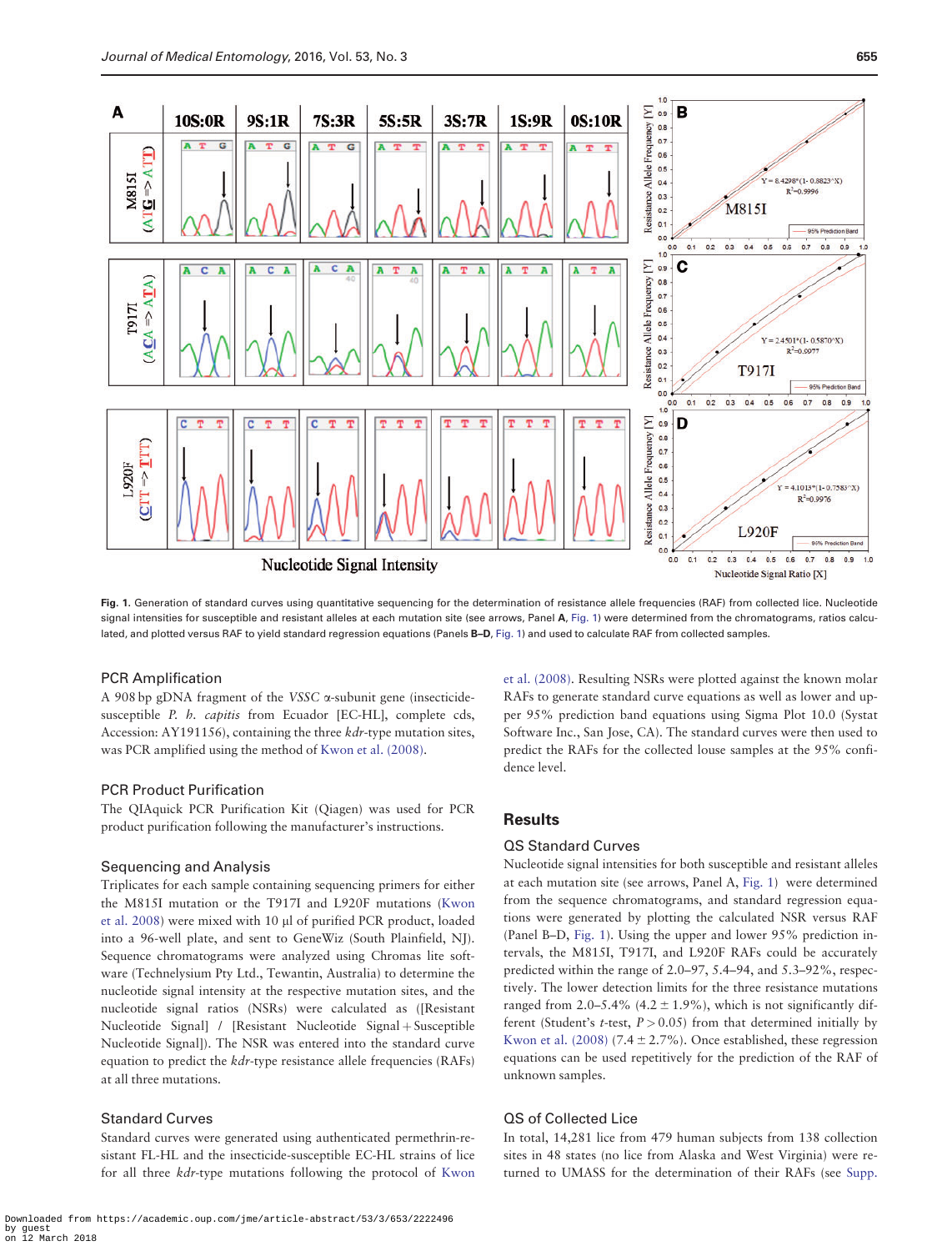| Population<br>size | No. of<br>collection sites | Mean<br>population<br>$(\pm SD)$ | Total no. of Avg. no. of | lice analyzed lice analyzed site<br>$(\pm SD)$ | Mutation                                    | Avg. $%$<br>RAF per allele<br>$(\pm SD)$                                                                            |
|--------------------|----------------------------|----------------------------------|--------------------------|------------------------------------------------|---------------------------------------------|---------------------------------------------------------------------------------------------------------------------|
| High(H)            | 20                         | $1,042,000$ $(1,083,00)^a$       | 299                      |                                                |                                             | 14.95 <sup>e</sup> (5.13) M815I T917I L920F 99% (0.0) <sup>f</sup> 100% (0.0) <sup>f</sup> 99% (0.0) <sup>f</sup>   |
| Large $(L)$        | 45                         | $120, 116$ (71,845) <sup>b</sup> | 624                      |                                                |                                             | 13.87 <sup>e</sup> (4.1) M815I T917I L920F 99% (3.0) <sup>f</sup> 100% (2.0) <sup>f</sup> 99% (2.0) <sup>f</sup>    |
| Moderate $(M)$ 43  |                            | $29,749$ $(12,141)^c$            | 607                      |                                                | 14.12 <sup>e</sup> (4.14) M815I T917I L920F | 98% $(6.0)^f 100\%$ $(5.0)^f 98\%$ $(6.0)^f$                                                                        |
| Low $(l)$          | 30                         | $3,548$ $(2,562)^d$              | 395                      |                                                |                                             | 13.17 <sup>e</sup> (3.31) M815I T917I L920F 93% (21.0) <sup>f</sup> 96% (19.0) <sup>f</sup> 93% (20.0) <sup>f</sup> |

<span id="page-3-0"></span>Table 1. Comparison of human population size versus head louse RAF values

Abbreviations: RAF, resistance allele frequency; Avg, average number of lice per site.

 $^{a-d}$  Mean population sizes are significantly different from one another (unpaired Student's t-test,  $P < 0.0001$ ).

e Average number of lice analyzed per site are not significantly different from one another (unpaired Student's t-test,  $P > 0.05$ ).

f Mean % RAF values are not significantly different either in an intrapopulation or an interpopulation comparison (unpaired Student's t-test,  $P > 0.05$  [0.5–0.8 range]).



Fig. 2. The kdr-type allele frequency map using mean % RAF values from head lice collected in the United States from 2013-2015. Each collection site is color coordinated based on the mean % RAF of kdr-type mutations found, where red is fully resistant (RAF = 100%), orange (50%  $\leq$  RAF < 99%) is intermediate, and green is fully susceptible (RAF  $=$  0%).

[Table 1](http://jme.oxfordjournals.org/lookup/suppl/doi:10.1093/jme/tjw023/-/DC1) [online only]). There was a total of 1,925 lice analyzed by QS from all sites  $(1,925/14,281 = 13.55\%)$ , resulting in an average of 13.95 lice per site with a standard deviation of 4.10. Randomly selected lice within the most prevalent life stage from all subjects at a site were included for analysis. Females were used for 86 (62%), males for 18 (13%), third instars for 20 (15%), and second for 14 (10%) sites. Average numbers  $(\pm SD)$  of females, males, third and second instars used per site was  $14.8 \pm 4.6$ ,  $12.6 \pm 2.3$ ,  $12.0 \pm 2.2$ , and  $12.5 \pm 1.7$ , respectively. These values were not significantly different from one another (Student's *t*-test,  $P > 0.05$ ). The average % RAF ( $\pm$ SD) for M815I, T917I, or L920F was  $98.1 \pm 10.4\%$ ,  $98.5 \pm 9.4\%$ , or  $98.3 \pm 9.9\%$ , respectively. Given that these values are not significantly different from one another (Student's t-test,  $P > 0.05$ ), we averaged the % RAF for each of the three *kdr*-type mutations for each collection site in order to graphically display this data set as mean % RAF.

Figure 2 presents the mean % RAF (average of the RAF for the three  $kdr$ -type mutations  $\times$  100) for each of the 138 collection sites from 2013 to 2015. Of the 138 sites, 132 (95.6%) had lice that had a mean % RAF of 100% (all lice had the three *kdr*-type mutations; red dots, Fig. 2). Five sites (3.7%) had intermediate mean % RAF ranging for 60–87% (orange dots, Fig. 2). Only a single site had no mutations (0.0 % RAF; green dot, Fig. 2). The overall mean % RAF for all sites was 98.3% with standard deviation of 10.0%.

As indicated by red dots, 42 of the 48 states sampled (88%) showed a mean % RAF of 100% (Fig. 2). The remaining six states (12%), represented as a mixture of orange and green dots (MI, NJ, NM, NY, ND, and OR), had intermediate mean % RAF that ranged from 50 to 98% (see [Supp. Table 1](http://jme.oxfordjournals.org/lookup/suppl/doi:10.1093/jme/tjw023/-/DC1) [online only]). In each of these six states, however, only a single site had lice that were determined to have either a mean % RAF of 0.0% (Frankenmuth, MI; no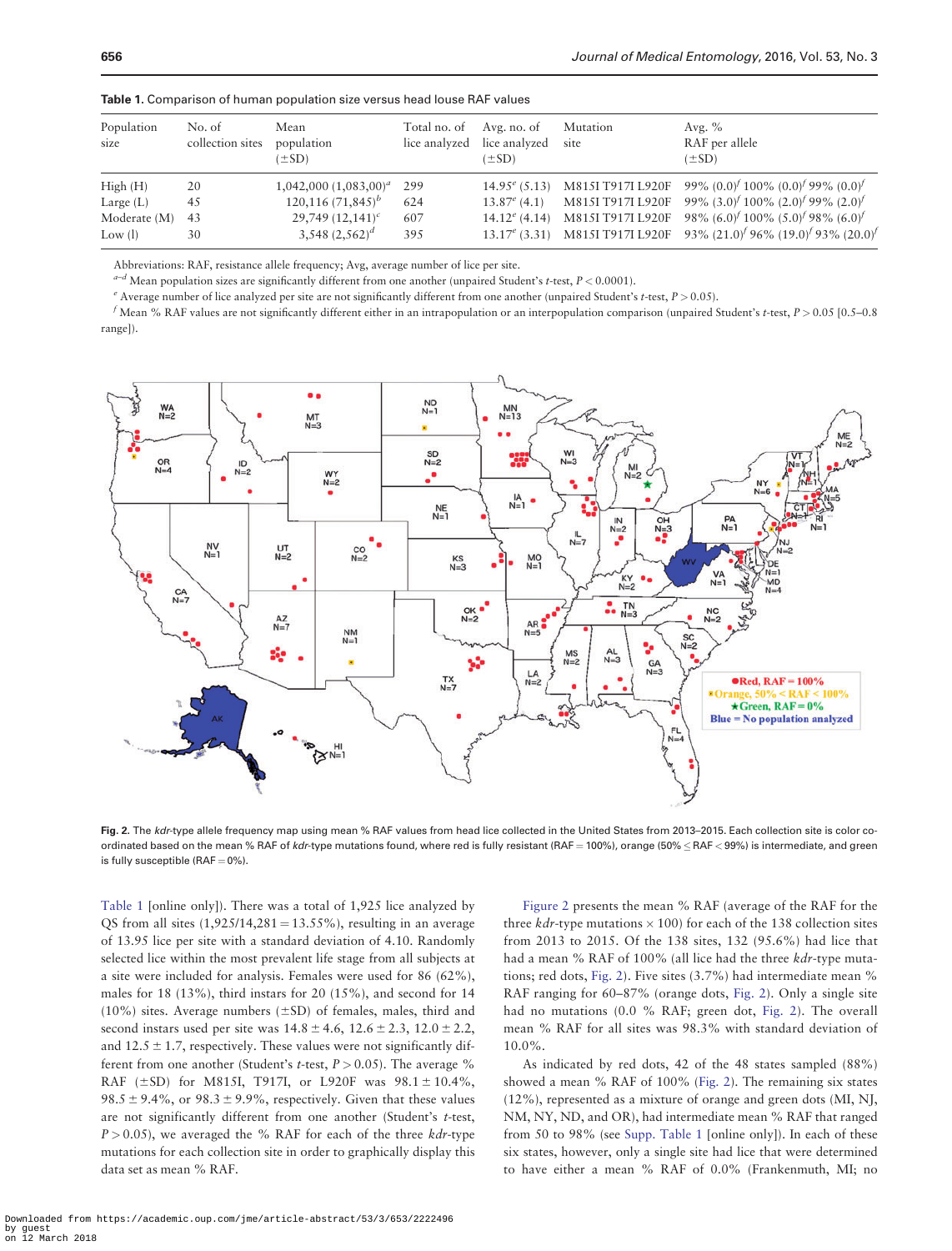

Fig. 3. Mean % RAF of kdr-type mutations found in lice from collection sites that were not 100% resistant.

mutations) or had intermediate mean % RAF (North Haledon, NJ, Alamogordo, NM; Saratoga County, NY; Fort Yates, North Dakota; and Wilsonville, OR; Fig. 3).

A concern of the study published in 2014 by Yoon et al. was that too few collecting sites (18) from only 12 states were examined and most of the sites were metropolitan or urban in nature. This allowed the possibility that more louse susceptibility (as judged by the absence or the lower frequency of the kdr-type mutations) could exist in more suburban and rural areas. In the current study, care was given to collect lice from sites that varied widely in their human population size [\(Table 1](#page-3-0)). Collection sites were subjectively grouped into four population sizes: high, large, moderate, or low, depending on the human population (see [Supp. Table 1](http://jme.oxfordjournals.org/lookup/suppl/doi:10.1093/jme/tjw023/-/DC1) [online only]). As seen in [Table 1,](#page-3-0) the means ( $\pm$ SD) of all four population sizes were significantly different from each other. However, the average numbers of lice analyzed per collection site within a population size were not significantly different and ranged from 13.17 to 14.12 lice. When the average % RAF of each of the three mutation sites were compared, there was no significant difference amongst the four different population sizes.

## **Discussion**

#### QS-Based Population Genotyping

QS analyzes gDNA from multiple louse specimens and is suitable for processing large numbers of lice from many sites necessary for monitoring insecticide resistance [\(Kwon et al. 2008](#page-6-0)). This approach greatly reduces the overall cost and effort compared with other population genotyping methods, such as rtPASA-TaqMan and rtPASA ([Lee et al. 2010](#page-6-0)). Additionally, the use of automated homogenization greatly reduced the analysis time, and our current results were found to be not significantly different from those initially reported by [Kwon et al. \(2008\)](#page-6-0). Lastly, the genotyping results obtained using either the serial invasive signal amplification reaction (SISAR) or QS were shown to be highly correlated ([Yoon et al. 2014](#page-6-0)), allowing intermethod comparisons.

#### Genotyping of Lice (1999–2015)

Using SISAR, [Hodgdon et al. \(2010\)](#page-6-0) reported that lice collected from a single site in Mathis, TX, in 2001 had an overall mean % RAF of 37%, indicating the presence of the three kdr-type mutations. This finding also showed, however, that these mutations were not uniform, and that susceptible (wild type) alleles were still present. In the same study, they also collected lice from seven collection sites in five states (AZ, FL, MI, MN, and TX) from 2006 to 2007 and found that the overall mean % RAF had increased to 74% (a 37% increase over six years).

In a related study ([Yoon et al. 2014](#page-6-0)), lice were analyzed from 23 collection sites in 12 states from 1999–2009 (AZ, CA, FL, MA, MI, MN, NY, OH, SC, TN, TX, and WI) and the overall mean % RAF had increased to 84.4%. Four states sampled initially in 1999–2006 (AZ, CA, FL, and TX) were resampled in 2006–2008 and showed an overall increase in their mean % RAF of  $37.1\% \pm 25.2\%$ , indicating that the prevalence of kdr-type mutations was increasing over time. Using the data from lice collected only from 2007–2009, the overall mean % RAF increased to  $99.6 \pm 0.9\%$ .

In the current study using QS, the overall mean % RAF was 98.3% with a standard deviation of 10.0%, indicating that the kdrtype mutations are almost uniformly present at high levels in lice collected recently in the United States. It is also interesting to note that the overall mean % RAF determined for 2007–2009 (99.6%, [Yoon et al. 2014](#page-6-0)) has remained uniformly high (98.3%) in the present study, indicating the kdr-type resistance levels are not decreasing with time. This finding is expected, as the OTC products containing the pyrethrins or pyrethroids are still being used. Furthermore, the level of kdr-type mutations in lice recently collected (2013–2015) are uniformly high and not significantly different regardless of the human population size from which they were collected, indicating that there are few susceptible alleles remaining in U.S. lice.

Lastly, eight different clinical studies carried out from the late 1990s until recently show that the effectiveness of the permethrincontaining Nix formulation has gradually decreased over time and no longer provides the level of effective control that it had when it was first introduced into the marketplace as an OTC formulation. As indicated in [Fig. 4](#page-5-0), the percent of lice-free patients following treatment by the OTC Nix formulation was essentially 100% from 1986 to 1998 (solid diamonds 1–8). From 1998, the overall effectiveness of the Nix formulation steadily declined and was only  $\sim$ 25% effective by 2009, a  $\sim$ 75% decline in overall effectiveness in clinical trials over 10 years. Over this same time, the relative frequency of the three *kdr*-type mutations, as judged by the mean % RAF, increased from 37% in 2001 (solid circles 9–12, [Fig. 4\)](#page-5-0) to 98% in 2015, a  $\sim$  61% increase over 14 years.

In conclusion, QS was used as a population genotyping method to determine the relative frequency of the three kdr-type mutations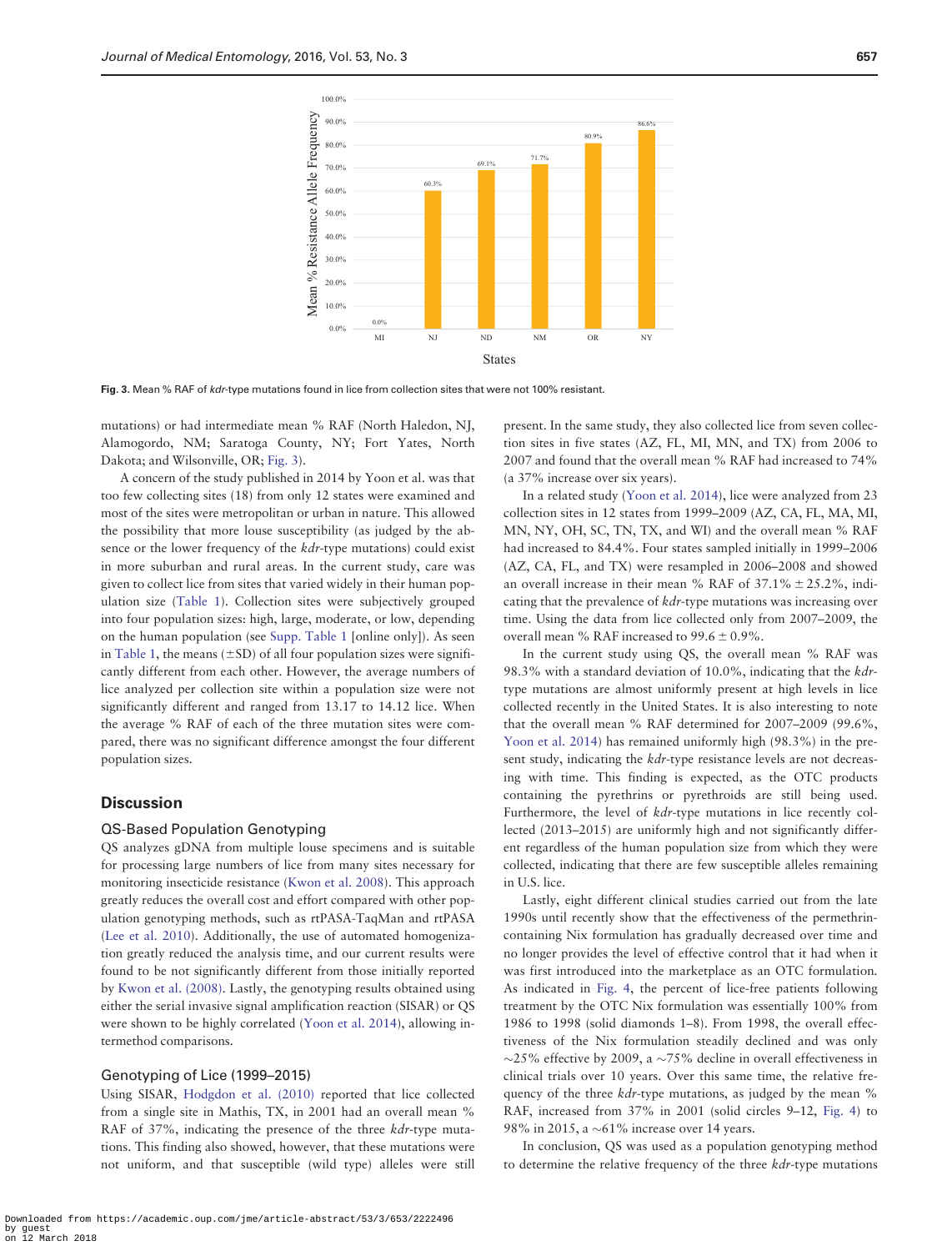<span id="page-5-0"></span>

Fig. 4. Increasing frequency of kdr-type mutations parallels the decreasing effectiveness of the OTC formulations containing permethrin. Each data point was determined from referenced articles. Data obtained from the present study were also used for preparing this figure.

that are responsible for nerve insensitivity and ultimately pyrethrin or pyrethroid resistance by the knockdown resistance mechanism or phenotype. This method was found to perform in a manner not significantly different from that of the previously used SISAR method, allowing for intermethod comparisons. Our current and previously published data sets provide a plausible reason, in part, for the decrease in the overall effectiveness of the Nix formulation that is apparent from clinical studies published from 1998 to 2009. This reason is the parallel increase of kdr-type mutations in louse population in the United States over this same time interval. Given the extensive sampling done in the current study, it now appears that kdrtype mutations are widely and uniformly present in U.S. lice, and susceptible alleles at these loci are rare.

### Supplementary Data

[Supplementary data](http://jme.oxfordjournals.org/lookup/suppl/doi:10.1093/jme/tjw023/-/DC1) are available at Journal of Medical Entomology online.

### Acknowledgments

This work was supported, in part, by a cooperative agreement (SKL01/ PO#4700516733) from Sanofi Pasteur, Swiftwater, PA 18370. The funder had no role in the design and conduct of the study; collection, management, analysis, and interpretation of the data; preparation, review, or approval of the manuscript; or the decision to submit the manuscript for publication. The project could not have been completed without the help and organization of Kathleen McManus at The Shepherd Institute for Lice Solutions, West Palm Beach, FL, and the 71 volunteers, who collected the lice used in this research. We wholeheartedly thank each of them for their interest and efforts. The findings and conclusions in this article are those of the authors and do not necessarily represent the views of the sponsor.

# References Cited

Bainbridge, C. V., G. L. Klein, S. I. Neibart, H. Hassman, K. Ellis, D. Manring, R. Goodyear, J. Newman, S. Micik, F. Hoehler, et al. 1998. Comparative study of the clinical effectiveness of a pyrethrin-based pediculicide with combing versus a permethrin-based pediculicide with combing. Clin. Pediatr. 37: 17–22.

- Brandenburg, K., A. S. Deinard, J. DiNapoli, S. J. Englender, J. Orthoefer, and D. Wagner. 1986. 1% Permethrin cream rinse vs 1% lindane shampoo in treating Pediculosis capitis. Am. J. Dis. Child. 140: 894–896.
- Burkhart, C. G., and C. N. Burkhart. 2000. Clinical evidence of lice resistance to over-the-counter products. J. Cutan. Med. Surg. 4: 199–201.
- Carson, D. S., P. W. Tribble, and C. W. Weart. 1988. Pyrethrins combined with piperonyl butoxide (RID) vs 1% permethrin (NIX) in the treatment of head lice. Am. J. Dis. Child. 142: 768–769.
- Clark, J. M. 2009. Determination, mechanism and monitoring of knockdown resistance in permethrin-resistant human head lice, Pediculus humanus capitis. J. Asia Pac. Entomol. 12: 1–7.
- Clark, J. M., K. S. Yoon, S. H. Lee, and B. R. Pittendrigh. 2013. Human lice: Past, present and future control. Pectic. Biochem. Physiol. 106: 162–171.
- DiNapoli, J. B., R. D. Austin, S. J. Englender, M. P. Gomez, and J. F. Barrett. 1988. Eradication of head lice with a single treatment. Am. J. Public Health 78: 978–980.
- Dong, K., and J. G. Scott. 1994. Linkage of kdr-type resistance and the parahomologous sodium channel gene in German cockroaches (Blattella germanica). Insect Biochem. Mol. Biol. 24: 647–654.
- Durand, R., S. Bouvresse, Z. Berdjane, A. Izri, O. Chosidow, and J. M. Clark. 2012. Insecticide resistance in head lice: clinical, parasitological and genetic aspects. Clin. Microbiol. Infect. 18: 338–344.
- Farnham, A. W. 1977. Genetics of resistance of house fly (Musca domestica) to pyrethroids. I. Knock-down resistance. Pestic. Sci. 8: 631–636.
- Gao, J. -R., K. S. Yoon, S. H. Lee, M. Takano-Lee, J. D. Edman, T. L. Meinking, D. Taplin, and J. M. Clark. 2003. Increased frequency of the T929I and L932F mutations associated with knockdown resistance in permethrin-resistant populations of the human head louse, Pediculus capitis, from California, Florida, and Texas. Pestic. Biochem. Physiol. 77: 115–124.
- Gratz, N. G. 1997. Human Lice: Their Prevalence, Control and Resistance to Insecticides, vol. WHO/CTD/WHOPES/97.8. World Health Organization, Switzerland.
- Hipolito, R. B., F. G. Mallorca, Z. O. Zuniga-Macaraig, P. C. Apolinario, and J. Wheeler-Sherman. 2001. Head lice infestation: single drug versus